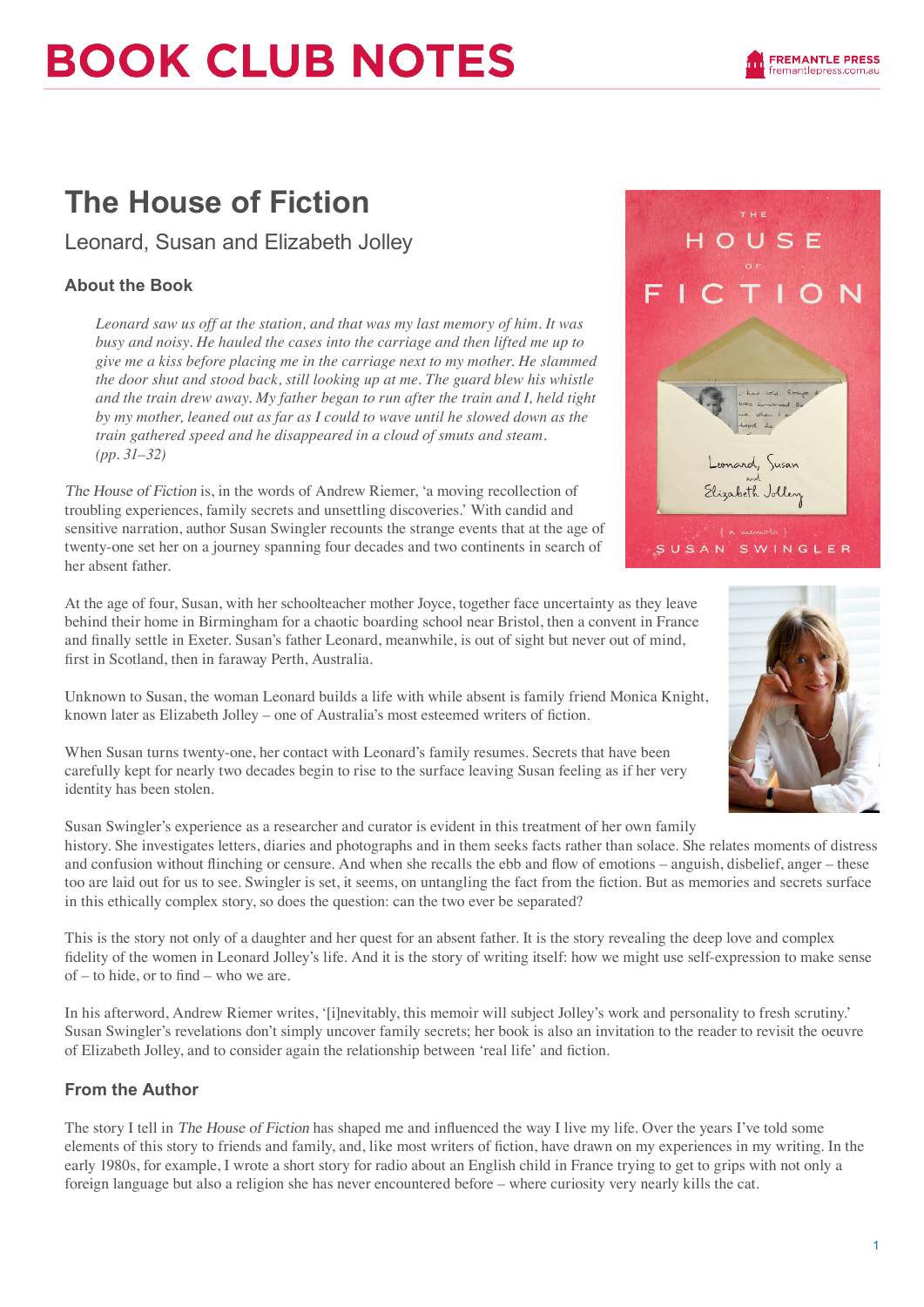# **BOOK CLUB NOTES**



This memoir has had a very long gestation. Although friends said to me it's such an extraordinary story, you should write it down, it was only after my mother died that I began to think that at some point I would do so. One day, I thought, not just yet.

Soon after the death of my mother, Elizabeth Jolley wrote to tell me that Western Australian Professor Brian Dibble was writing her biography and asked if I and other members of Leonard's family, would meet him on his next research trip to the UK. Here was an opportunity to unload onto a third unbiased party the information of the duplicity that had been practised on Leonard's family. I didn't need to write about it at all, Professor Dibble would! However, it didn't take me long to realise that I did want to write about it, but would do this only when I felt comfortable. My cousin and my aunt spoke to Brian Dibble but I kept quiet.

I was working on a biographical exhibition about Princess Mary, the daughter of George V and Queen Mary, when I began to see how a book about Leonard, Elizabeth and my mother might take shape. My thoughts at that time were that it would be an objective account, rather than the personal story it has since become.

I kept putting off actually doing anything about it until I began an MA course in creative writing. As an experiment, and part of a longer and totally fictional piece of work, I used the experience of the occasion when I first met my father and Elizabeth in Perth in 1989, alternating the points of view between the father and the daughter and adding a satisfying fictional end to the scene. This made me wonder if I might fictionalise the whole thing. But would anyone find it credible as fiction? And wouldn't that be a cop-out?

I continued with the research and thought about my projected account of three people caught up in the mores of the 1950s, a story related by a neutral observer – me. I really enjoy historical research and am used to the kind of detective work that is required when reconstructing the past for an audience; and as a curator of historical exhibitions I have experience of fitting together pieces of a jigsaw to tell a story. I'm also very aware of gaps and how the lack of information can skew a historical account, and yet if you are to make a coherent story you must use whatever information is available to you. This is particularly relevant to the final chapters of The House of Fiction where I am given access to a small part of Elizabeth and Leonard's personal correspondence over a four-year period. When the rest of the papers become available to the public a different interpretation might well prove more reasonable than the one I have put onto what I read. The issue of interpretation relates to much of the material I cover in The House of Fiction: Elizabeth Jolley scholars will likely have a very different response to the passages I quote from her writing. But this book is not an academic exercise, it is a personal response to events, documents and my own reading.

It was only after Elizabeth's death in 2007 when I read in obituaries that all her personal papers had been deposited in a library and would be inaccessible to the public for many years that I became determined to write my story. I soon realised that it had to be up close and personal – an area of writing well out of my comfort zone. This kind of writing wasn't easy for me and the last thing I wanted was for my book to be a misery memoir. I saw it more as a mystery, the unravelling of a tangled web of misinformation and deception and an investigation into motivation – why the main characters had behaved as they did.

To begin with I kept my distance from the material, avoiding what I saw as too much emotion, but as I got used to writing about such personal 'stuff', I managed to get closer to my own feelings. There were times, though, when the feelings were overwhelming and I was quite unable to draw back – the most difficult scene to write was about my mother's death and how I had failed to be honest with her about having been to Perth when I met my father and Elizabeth.

There were some things that were very pleasurable to write about and they weren't necessarily of happy times. I particularly enjoyed writing about the distant past – of my time at St Catherine's School, staying with my grandmother and cousins in Kent and my year in France. There are arguments to be made about the fallibility of memory, and others who shared my experiences might well remember them differently. I contacted some of the people who appear in the book (and whom I was able to track down) to ask if this was the way they remembered things, and mostly they did, and often gave me additional information, some of which I incorporated if it was relevant to this story.

My research trip to Australia in 2008 was a very rewarding experience: to be in Perth where my father had spent so many years, meeting people he and Elizabeth knew (and regretting I hadn't been back there since my visit twenty years before) and then to have the chance to spend time at Bundanon on an artist's residency was both restorative and ultimately very productive. My last few days in Sydney provided the icing on the cake. When I got home from Australia I started writing this book.

I wasn't alone in this endeavour. I have been a member of a writing group for about ten years. We met on the creative writing course and have continued to meet regularly to 'workshop' each other's writing. It doesn't suit all writers but it works well for us, and